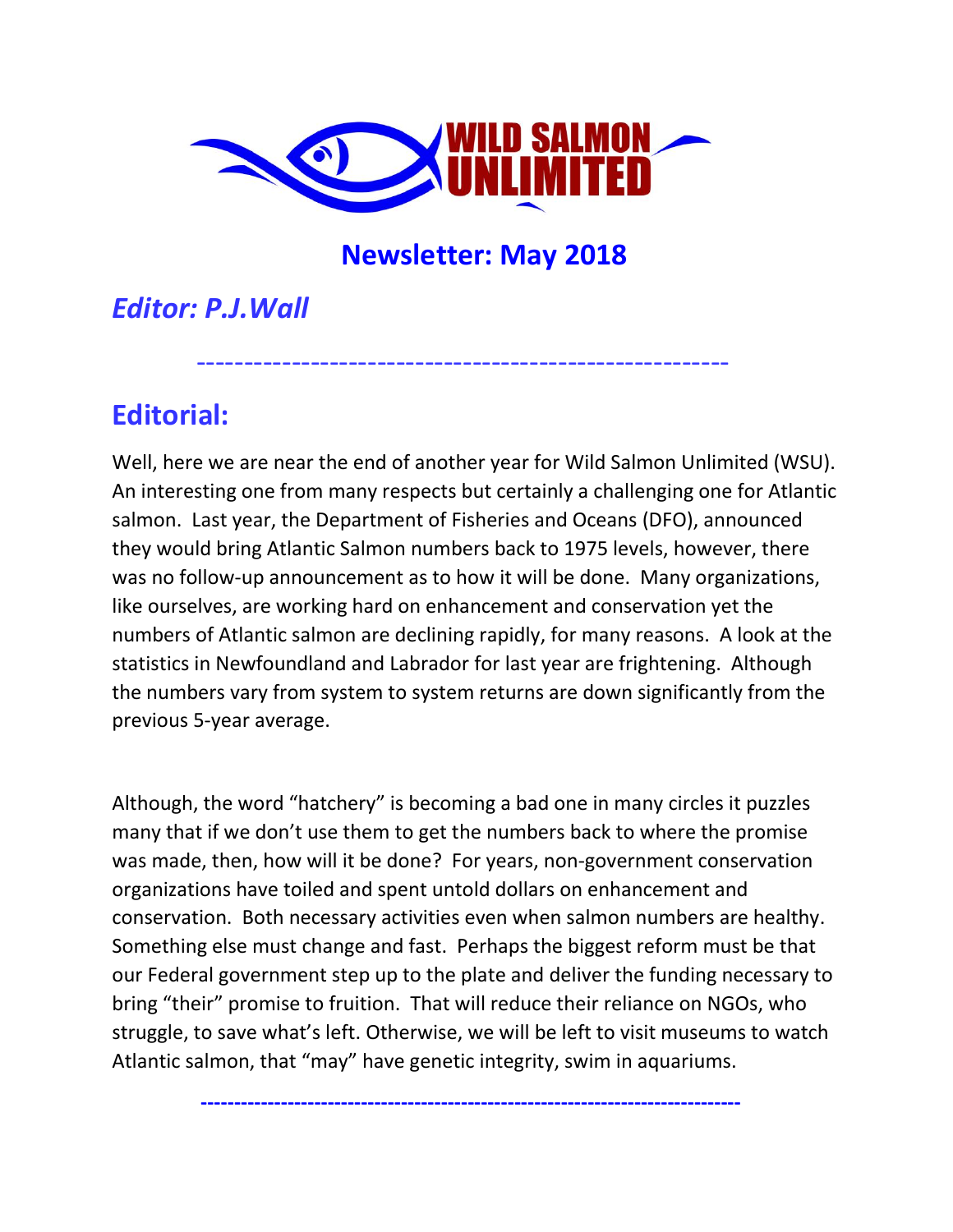# **News:**

## Ministerial letter:

Early in 2017 WSU wrote a letter to the Minister of Fisheries and Oceans (Appendix "A") requesting a joint meeting to discuss our approach to enhancing wild Atlantic salmon. Several weeks later we received a response from an assistant, via e-mail, that the minister was too busy to meet. No surprise there, however, no arrangements were attempted by his office to offer other avenues. Neither of the two Cape Breton MPs, Roger Cuzner or Mark Eyking, acknowledged receipt of his copy. Provincial Minister of Fisheries and Aquaculture, Keith Colwell, did acknowledge receipt of his.

 **-----------------------------------------------------------------------------------------**

## Inverness South Angler's Association (ISAA):

Our ISAA affiliate representative, Geoff Nishi, reports that in 2017 considerable progress was made with structures and debris removal on the Graham's river and brood stock collection was successful on both the Graham's and Mabou rivers. Parr counts on the Graham's river were encouraging. WSU has provided financial assistance to the ISAA to help it achieve its goals.

This year instream work has begun and will continue for 18 weeks. The first 5 weeks will be spent assessing and remediating debris jams and winter damage in the Broad Cove, Mabou, Mill and NE Mabou rivers. The remaining 13 weeks will be spent on the Graham's completing a 3-year habitat restoration plan. Geoff is now negotiating with Inland Fisheries and the DFO to do an annual salmon stock assessment to enable ISAA to evaluate the success of their work over time.

ISAA's annual fishing derby will take place on Saturday June 9<sup>th</sup>, 2018. Geoff encourages everyone to attend especially WSU board members. He has asked them to donate flies for the event to be presented, hopefully, by a board member to the winners of the various categories. Several WSU board members have indicated their desire to supply flies for the event and we thank them sincerely.

 **----------------------------------------------------------------------------------------**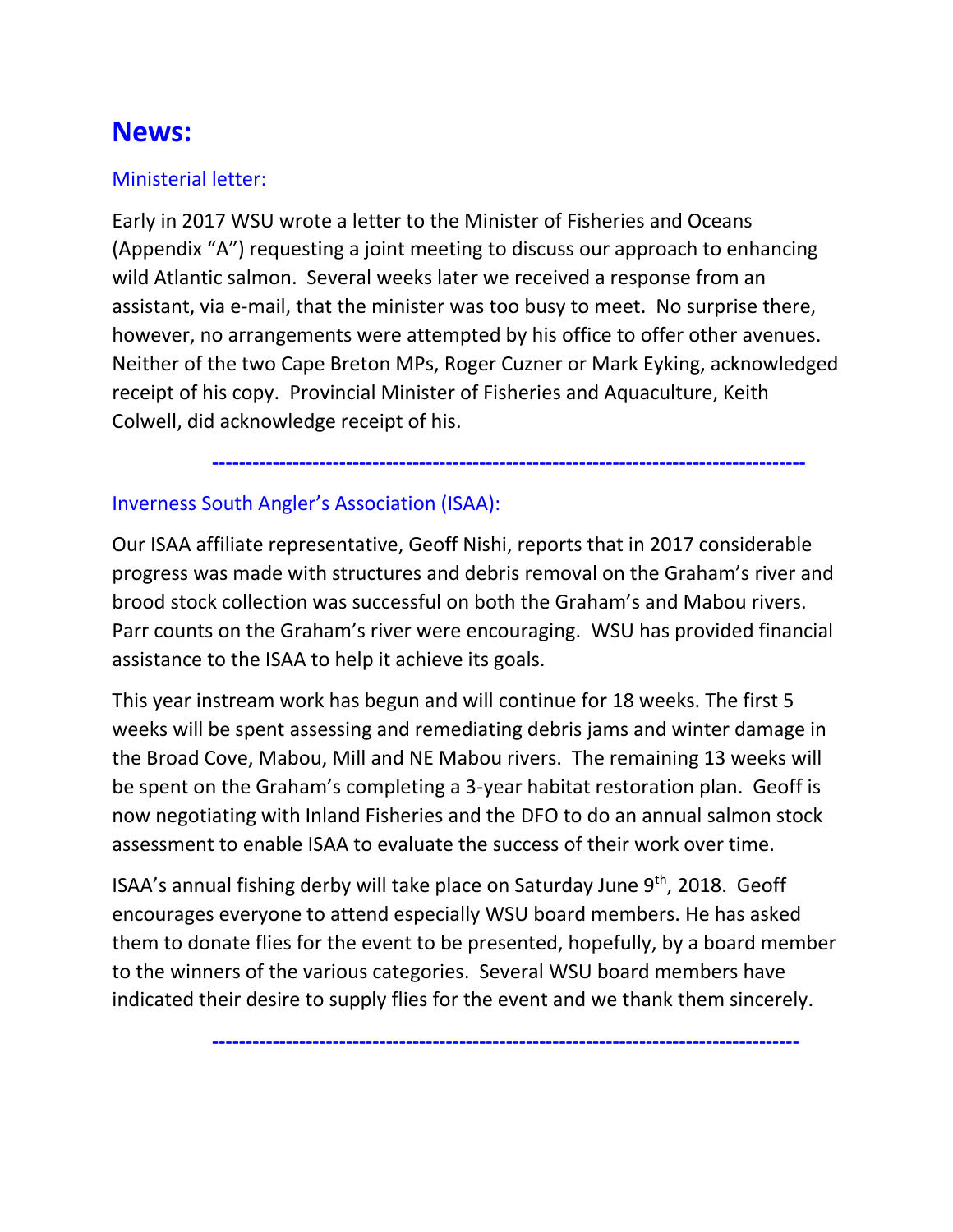## Richmond County Wildlife Association (RCWA):

Cliff Boudreau, our director and representative from the RCWA, reports that, as of this writing, the DFO has still not reported fully on the analytic study carried out on the Grand river that was financially supported by WSU. Alex Levy, the lead DFO scientist responsible was questioned, in person, as to why the results weren't forthcoming. With a shrug of his shoulders he indicated there was no funding. RCWA and WSU are disappointed with that news and the seemingly lack of activity on the part of DFO toward enhancement on the Grand river. Now it appears that the DFO's policy going forward will be preservation. This probably justifies the hundreds of thousands of dollars it recently spent on a new fish ladder. Perhaps that's uncommunicated speculation that there is still salmon left in the system to preserve.

## North Aspy and Grand Rivers:

Director Chuck Thompson had discussions with representatives from First Nations (UNIR), DFO and Parks Canada regarding possible initiatives on the North Aspy and Grand rivers with a goal toward enhancement if feasible. This undertaking was ongoing at the time of this writing.

 **---------------------------------------------------------------------------------------**

 **---------------------------------------------------------------------------------------**

## St. Mary's River AGM/visit:

Your scribe and director Chuck Thompson were invited and attended the St. Mary's River Association's annual general meeting on May 27<sup>th</sup>, 2018. This group has done wonders over the last few years in many areas. On the salmon enhancement front, they are collecting kelts, reconditioning them, and collecting eggs that are raised to the fry stage in hatcheries and released to the river. Over the last three years they have released in the vicinity of two hundred and fifty thousand fry. As well, they have a successful sea trout enhancement program in place that saw 21 thousand young trout released. With respect to their salmon enhancement program DFO will only allow them a permit to proceed on a yearly basis. The president, Scott Beaver, indicated to this scribe that this makes planning for the future difficult. They would like to have a 5-year permit.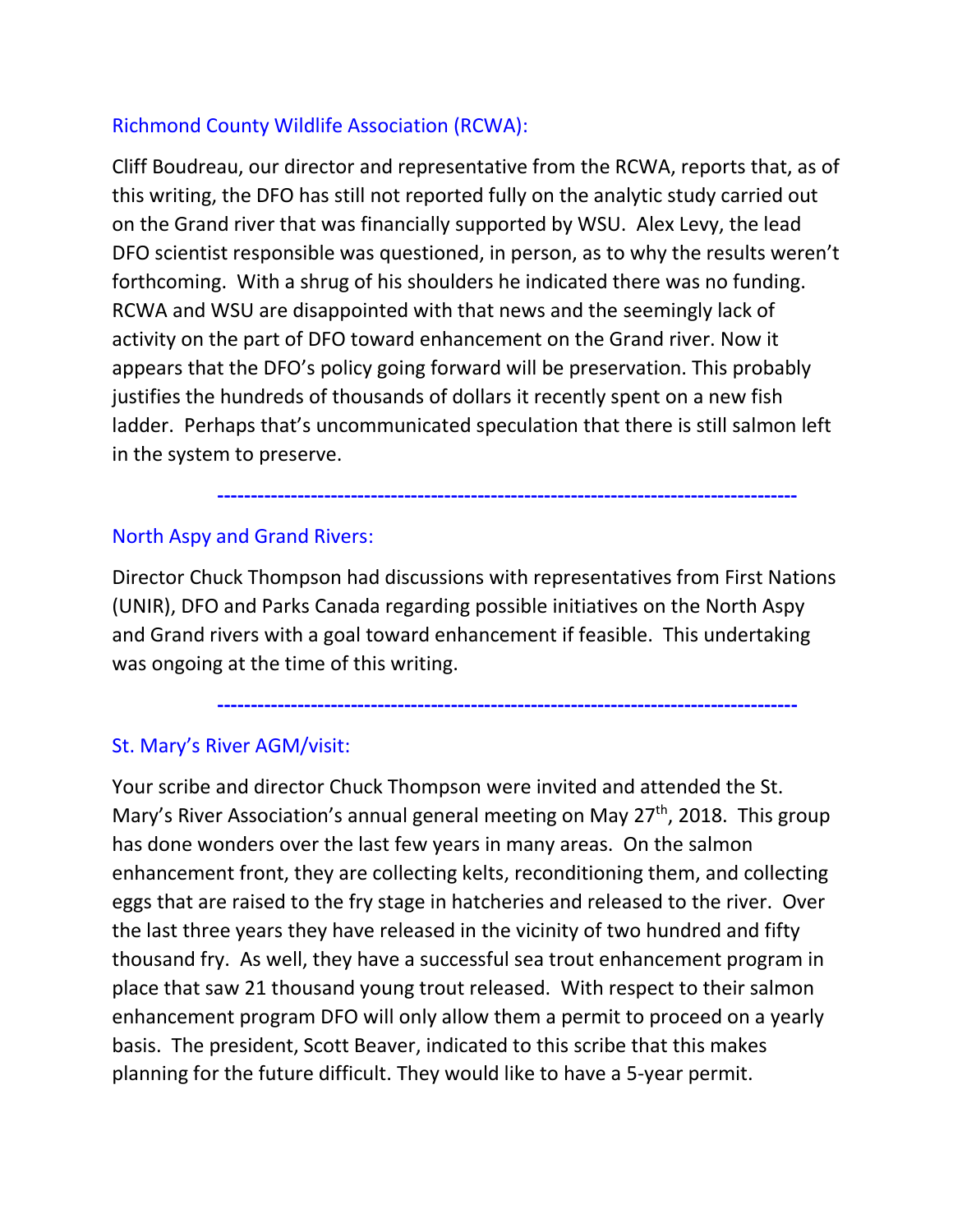They are a river association, as opposed to a salmon association and, although angling is perhaps the principal component of their mandate, they have developed a broader view of what the community would like. Hence, they have established and are promoting other outdoor activities. Paddle boarding, wilderness hiking and birding to name a few. They've established a birding club, have planted vegetation to attract butterflies and hold information sessions featuring naturalists, birding and butterfly expert speakers.

I can't speak for my colleague; however, I came away from the session with a sense that this group has community by-in and will succeed in making St. Mary's a better place that encompasses the many aspects of outdoor life in a rural community.

#### **----------------------------------------------------------------------------------------**

## Research Project:

A research project titled: "Atlantic Salmon Stock Enhancement Approaches and Efficacy," funded by WSU and MITACS, is slated to begin by late May or early June 2018. Mitacs is a non-profit, national research organization that manages and funds research and training programs for undergraduate, graduate students and postdoctoral fellows in partnership with universities, industry and the Canadian government.

The research will trace the historical, political and scientific milestones in the evolution of the approaches used. The outline for the project will involve the following four steps:

- 1. Literature searches.
- 2. Identification and mapping of approaches.
- 3. A description of the underlying historical, political and scientific context accompanying the approaches identified in (2) above.
- 4. Conduction of a SWOT (strengths, weaknesses opportunities and threats) analysis to identify the relative efficacy of the different approaches for salmon conservation in the Cape Breton context.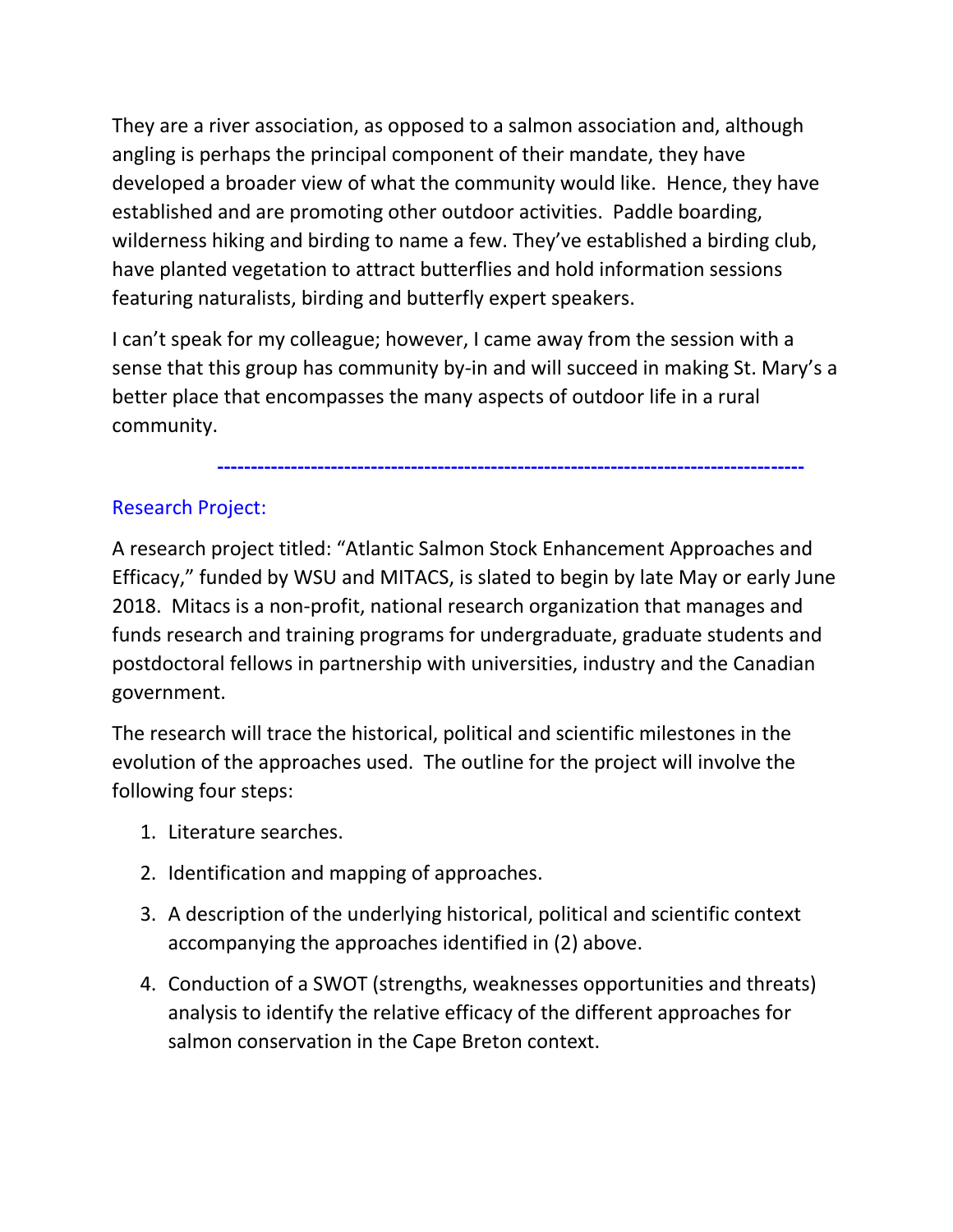The research will be conducted by Seth Jenks, a student pursuing a master's degree in marine management. He will be supervised by professors, Jim Dustin and Megan Bailey from Dalhousie University. Geoff Nishi will be the lead for WSU.

**------------------------------------------------------------------------------------**

#### Funding:

Thanks to the efforts of Lowell Weir, our fundraising chair, Joel Robison our treasurer and Bob Shortt, our past-president, our coffers are relatively healthy.

 **------------------------------------------------------------------------------------**

#### Thank you:

All of us at WSU thank our sponsors, donors and affiliates who have made the work we do possible.

Without our members support it would be difficult to achieve our goals so a big thank you to all.

Finally, sincere thanks go to our hard-working board of directors who've had many challenges to address over the past year. They've overcome most and continue to work on others.

| DON'T FORGET OUR ANNUAL GENERAL MEETING AT 2 PM ON JUNE<br>23, 2018 IN ST. PATRICK'S PARISH HALL 6641 CABOT TRAIL, NE. MARGAREE |                                               |  |
|---------------------------------------------------------------------------------------------------------------------------------|-----------------------------------------------|--|
| <b>Administration:</b>                                                                                                          |                                               |  |
| Executive:                                                                                                                      |                                               |  |
| President: Pat Wall                                                                                                             | Vice-President: Lowell Weir                   |  |
| Secretary: Peter Hill                                                                                                           | Treasurer/Membership: Joel Robinson           |  |
| Directors:                                                                                                                      |                                               |  |
| <b>Bob Shortt: Past President</b>                                                                                               | Lowell Weir: Vice President/Fundraising chair |  |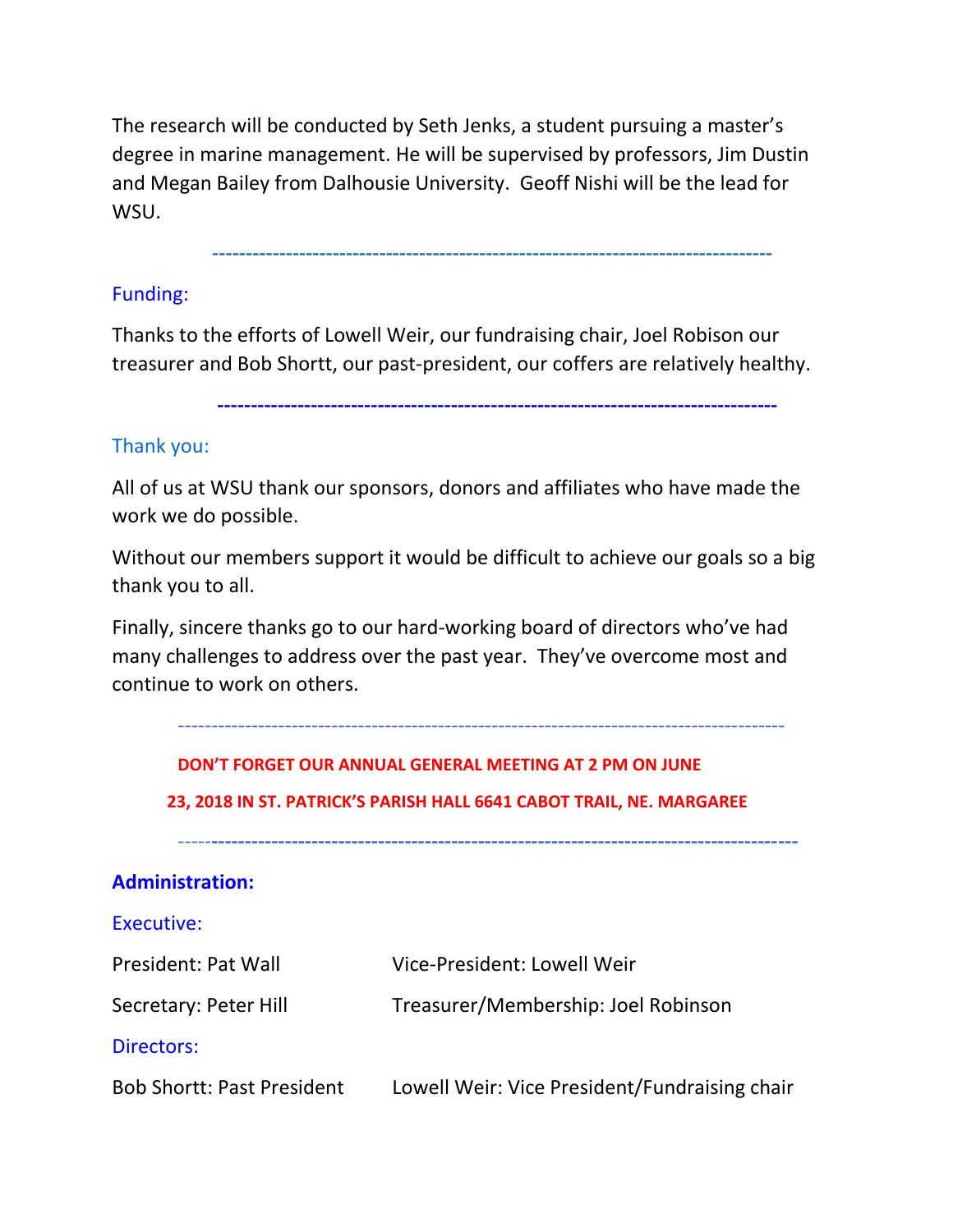| Peter Hill: Secretary | Leonard Forsyth: Scientific chair |
|-----------------------|-----------------------------------|
| <b>Harry Vickers</b>  | <b>Chuck Thompson</b>             |
| Ken Smith             | Clifford Boudreau                 |
| John Stinson          |                                   |

#### **APPENDIX "A"**

 **------------------------------------------------------------------------------------**

#### Ministerial letter.

April 6<sup>th</sup>, 2107

The Honourable Dominic LeBlanc

Minister of Fisheries, Oceans & Canadian Coast Guard

House of Commons

Ottawa, Ontario, Canada

K1A OA6

Dear Honourable Minister:

On a quiet morning in 2016, while angling for wild Atlantic Salmon on a Nova Scotia river, I overhead a conversation between a grandfather and his young grandson. It went like this. "Pop, how come you just let go the only salmon we caught this morning when grand-ma would have cooked it for supper?" "Boy", Pop replied," I didn't want to but it's the law." "Why Pop?'', asked the young boy. "Because", said Pop, "the salmon are almost all gone." "What happens then?" asked the boy. "God knows" said Pop. He continued. "We, and I mean all of us, have to talk to our Governments and get them to do something." "Like what?" asked the boy.

Mr. Minister, the boy's last question is part of the reason I'm writing to you on behalf of an organization called: The Society for the Enhancement of Wild Atlantic Salmon Stocks, also known as, "Wild Salmon Unlimited (WSU). Primarily a fundraising group, our mandate is to fund the restoration of wild Atlantic salmon to their native rivers. A goal that dove-tails well with a recent funding announcement from your department wherein Atlantic Salmon were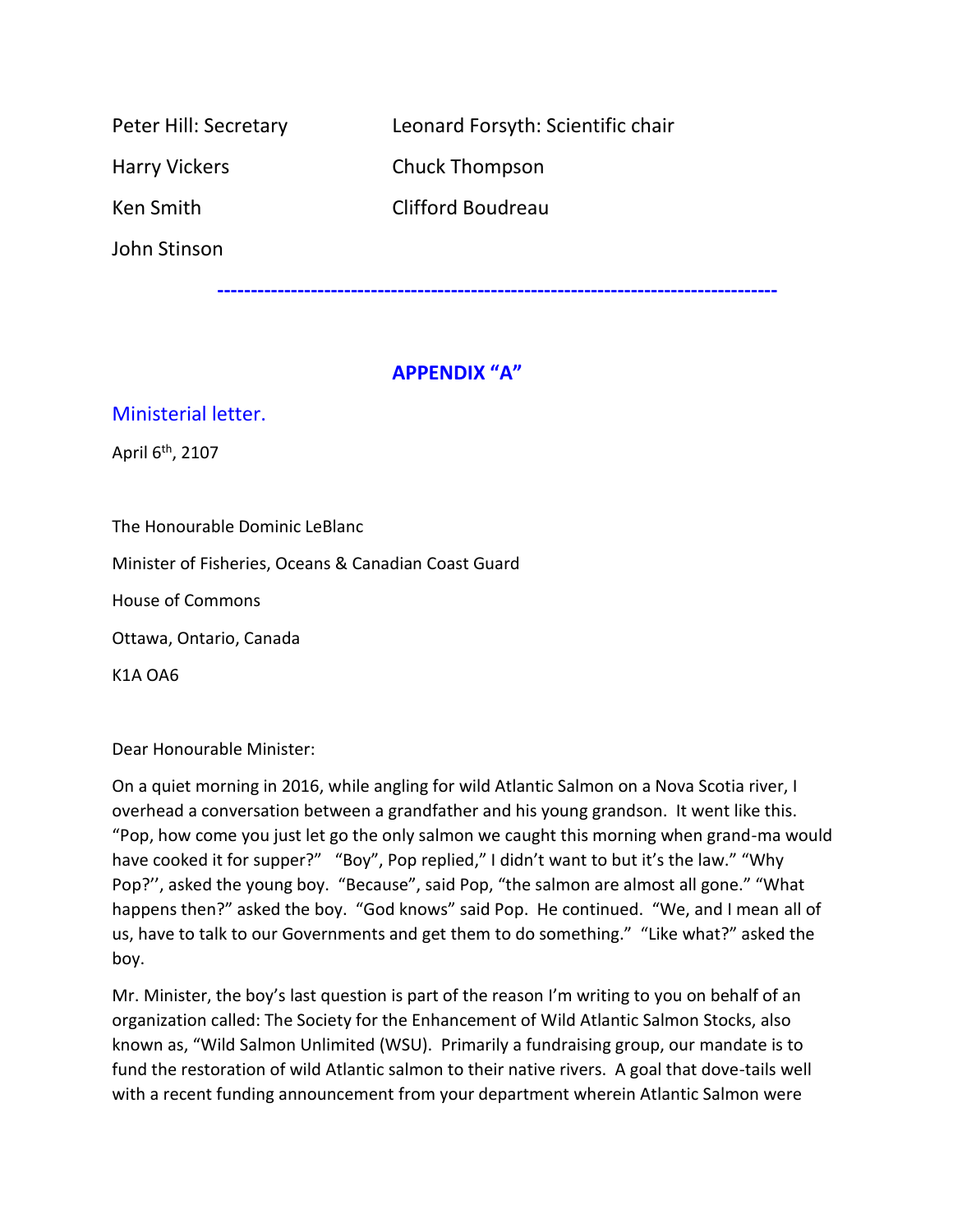highlighted with an objective of returning their numbers to 1975 levels. A formidable but welcome objective that I'm sure every Atlantic Canadian appreciates. WSU commends you for taking that major step, one where we can certainly contribute. Just four years old our group, without government funding, has provided considerable monetary assistance to two Cape Breton organizations allowing them to enhance Atlantic Salmon rivers in their jurisdictions.

With this new Atlantic Salmon initiative, pending, the executive of WSU would appreciate an opportunity to meet, at your convenience, and present our position to government. It will, in our humble opinion, benefit the intricate planning process for this important new beginning. Since WSU raises its money from the private sector, we will not be soliciting monetary support from government. Our positive experience working with officials within your Department, with other government agencies and non-governmental conservation organizations, should be an asset. We look forward to providing our input and discussing how we can best fit in the overall plan.

No doubt, together, we can answer, "Like what?"

Sincerely,

P.J.Wall: President

Cc: Honourable Roger Cuzner

Honourable Mark Eyking

Honourable Keith Colwell

## **Appendix "B"**

**----------------------------------------------------------------------------------------------------**

2017 AGM Minutes:

#### **WILD SALMON UNLIMITED**

4<sup>TH</sup> annual AGM Minutes

Saturday June 24<sup>th</sup>, 2017

St. Patrick's Parish Hall, NE Margaree

 **-----------------------------------------------------------------------------------**

**INTRODUCTION**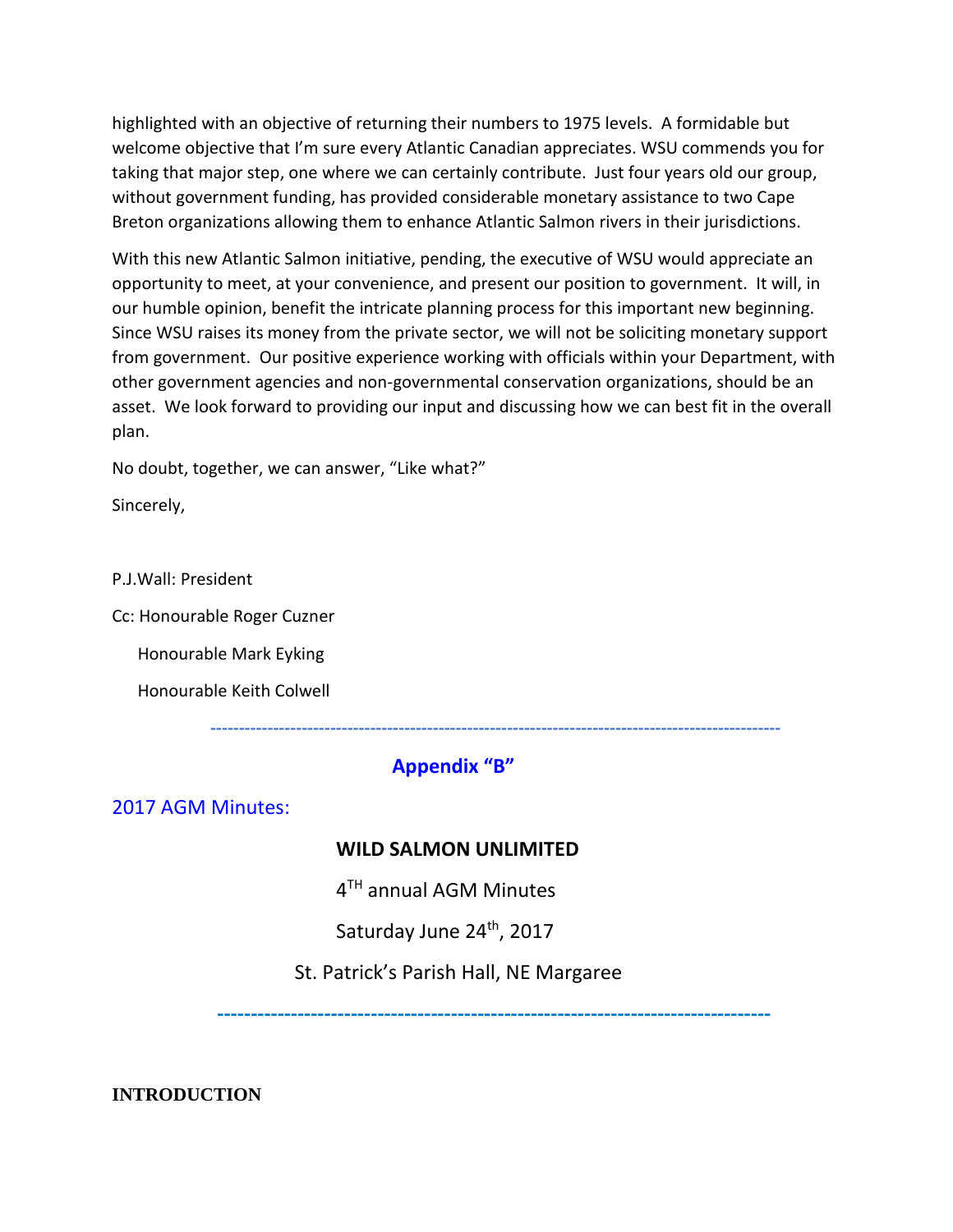Pat opened the meeting with a period of silence for members who are no longer with us. Pat introduced persons attending from the Cape Breton Anglers Association, the South Inverness Anglers Association, the MSA and the Richmond County Wildlife Association.

In his opening remarks Pat noted that the outlook for Atlantic salmon is very poor. The numbers of returns have declined sharply. DFO and the federal government have not recognized its responsibility to conserve Atlantic salmon. Despite supporting hatcheries and stocking in other parts of the country support for stocking in NS is difficult if not nearly impossible to obtain. The writing is on the wall for Atlantic salmon and everybody has a responsibility to try to change the discussion and raise awareness about the problem.

#### **MINUTES OF PREVIOUS AGM**

That the minutes of the June 18, 2016 AGM be approved.

Moved Harry Vickers Seconded Peter Hill CARRIED

REPORT ON GRAND RIVER

Clifford updated the meeting on the electro-fishing results that he had just obtained. Four rivers in Area 19 were tested at a number of sample sites. The results were very disappointing. The number of parr and other fish was extremely low. It appears that, compared to historic numbers, 96% of the Grand River run has disappeared. It is not clear what the next steps might be given the attitude of D F O to stocking.

#### **REPORT ON GRAHAMS RIVER**

Geoff updated the meeting on the extensive work completed last year and the ambitious plans for habitat work this year including work on a culvert. Grahams River will be used as a baseline given its water purity and amount of insect life. The intent is to electro-fish at sample sites. A key aspect will be the attempt again this year to work with Inland Fisheries to enhance the river,

#### **FUNDRAISING**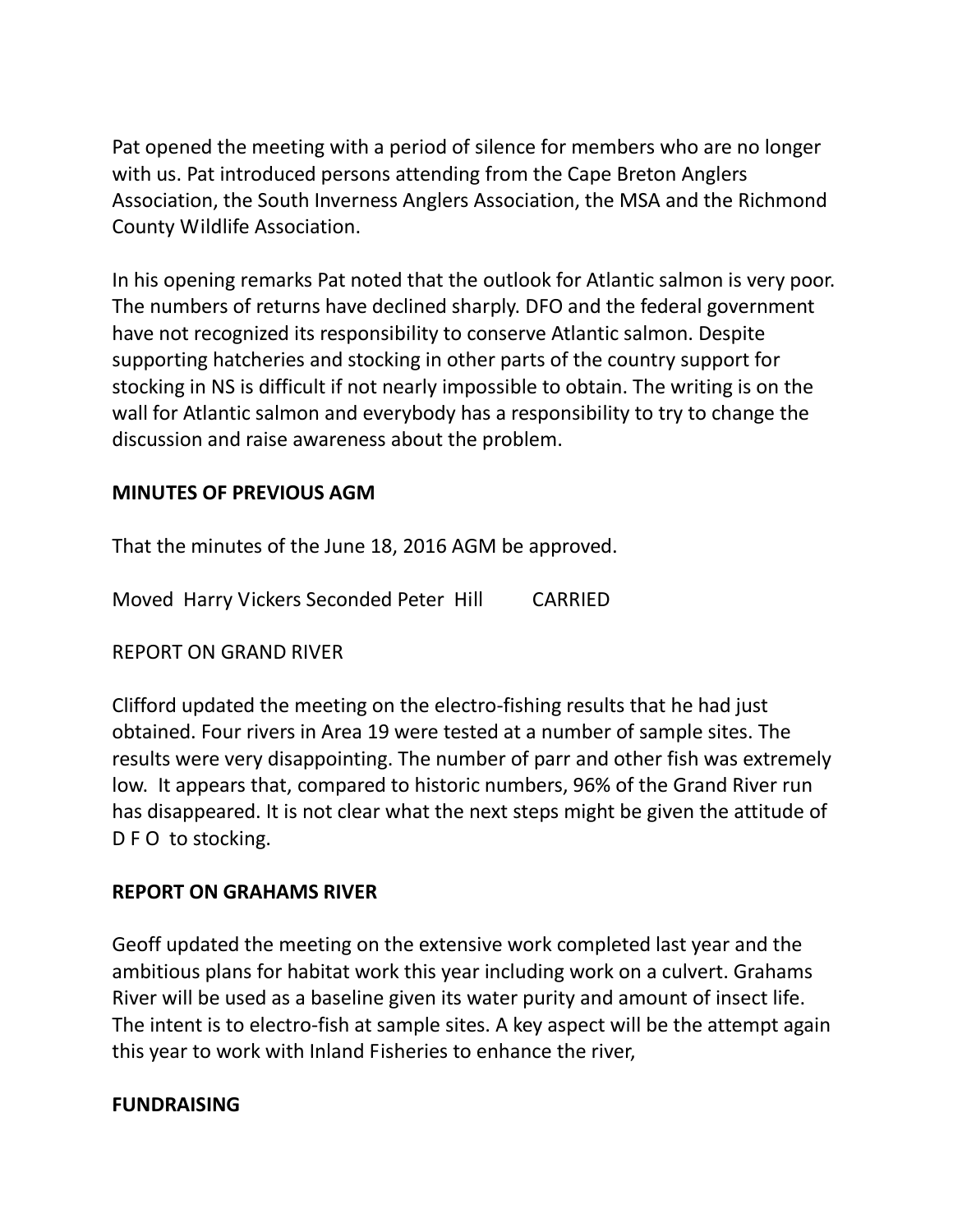Lowell provided an update. WSU will continue to seek funding from additional banks. Also, the focus will on trying to enlist support from local companies. Support will be easier to obtain once WSU can point to one or more successful projects,

## **SCIENCE REPORT**

Leonard said he had nothing to add beyond that provided by Clifford. However, he noted that Atlantic salmon numbers are declining and yet there is a terrible lack of assessment work done by D F O .

## **FINANCIAL REPORT**

Joel outlined the 2016 financial report. Copies were distributed to those present. They had also been circulated in the June newsletter,

A motion to accept the 2016 Treasurer's report was presented.

Moved Lowell Seconded John CARRIED.

Joel asked if any members wished to be part of the audit committee. In the absence of any nominations the two board members who carry out this role, Leonard and John, will continue.

Joel noted that WSU had requested \$50,000 in 2017 for projects from the anonymous funder who supported work last year. An initial \$25,000 has been granted which will be directed to the Grahams River work. There is a reasonable expectation that the further \$25,000 will be granted later in the year. \$25, 000 has been redirected to Grahams River from the Grand River project. The funding will be repaid once the additional funding is available and after an assessment of the Grand river project.

#### **NOMINATING COMMITTEE**

John outlined the requirements in the by laws covering members of the board.